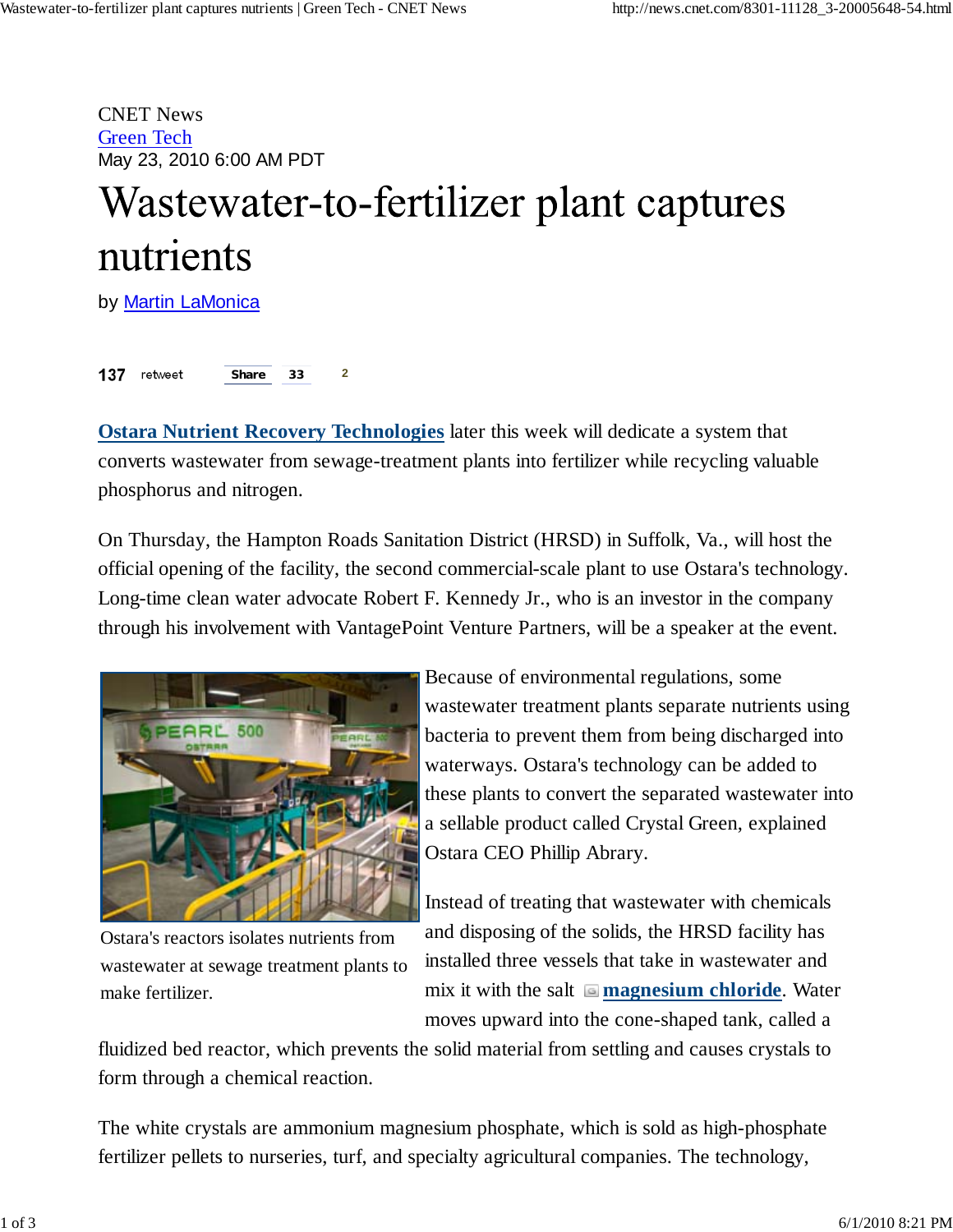which can capture about 85 percent of the available nutrients, can also be used in plants where nutrient build-up is a problem, said Abrary.

In Virginia, these reactors will replace a process that relies on adding chemicals to the wastewater. The sale of fertilizer, handled by Ostara, will finance the sale of equipment and operations. Ostara's first facility in Oregon also purchased the equipment and projects a payback in five years, Abrary said.

The key to the technology, which was originally developed at the University of British Columbia, is the shape of the reactor, which allows the company to make crystals that can be sold as slow-release fertilizer, he said.

In addition to dealing with nutrient run-off, the technology helps preserve phosphorus, which is mined from Morocco, Jordan, Saudi Arabia, and China, where the majority of reserves are found.

"Discharging nutrients is not a good thing and there are more and more regulations coming," Abrary said. "Phosphorus is a nonrenewable resource that's absolutely necessary. If you don't have phosphorus, you can't grow things."

The facility in Virginia will be able to produce about 500 tons of fertilizer product a year, which is a sliver of the 35 million tons of phosphates sold every year. Because the company's technology is a relatively efficient way to capture the nutrients in waste, Abrary said the company has a significant pipeline of projects under discussion, including one in Pennsylvania where Ostara would own and operate the facility itself.

"The technology is proven, the market believes that it works because it's a chemical process," he said. "The biggest barrier is that many customers are municipal organizations that just don't react as quickly as the private sector."



Martin LaMonica is a senior writer for CNET's Green Tech blog. He started at CNET News in 2002, covering IT and Web development. Before that, he was executive editor at IT publication InfoWorld. E-mail Martin.

## **Echo** 7 Items **Administrative Contract Contract Contract Contract Contract Contract Contract Contract Contract Contract Contract Contract Contract Contract Contract Contract Contract Contract Contract Contract Contract Co**

</u>

Sunday, May 23, 2010, 2:45:59 PM – Flag via Twitter via Twitter via Twitter **The Br@nd Ranch** RT @cnet Wastewater-to-fertilizer plant captures nutrients | Green Tech - CNET News